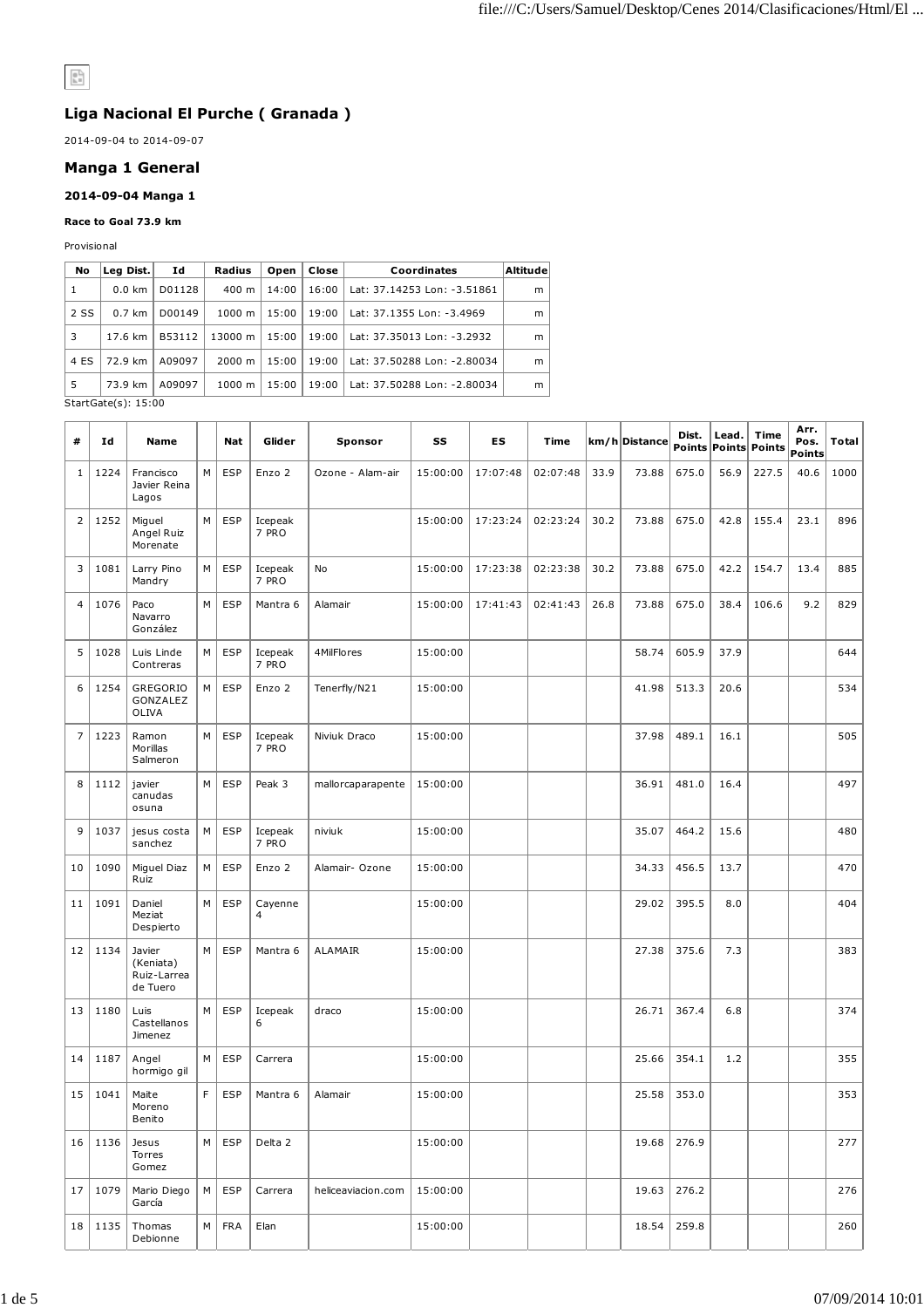| #  | Id   | <b>Name</b>                       |   | <b>Nat</b> | Glider       | Sponsor                                | SS       | <b>ES</b> | Time | km/h Distance | Dist. | $\sf {lead}.$ | Time<br>Points Points Points | Arr.<br>Pos.<br>Points | Total |
|----|------|-----------------------------------|---|------------|--------------|----------------------------------------|----------|-----------|------|---------------|-------|---------------|------------------------------|------------------------|-------|
| 19 | 1025 | Manuel<br>Nieto<br>Maestre        | M | <b>ESP</b> | Fenix        |                                        | 15:00:00 |           |      | 18.35         | 256.8 |               |                              |                        | 257   |
| 20 | 1116 | Diego<br>odetti                   | M | ARG        | Blacklight   | Odetti Jardins                         | 15:00:00 |           |      | 18.29         | 255.9 |               |                              |                        | 256   |
| 21 | 1021 | Pablo<br>Menchero<br>García-Olías | M | <b>ESP</b> | Icepeak<br>6 | MLD - Ayto de<br>Mora - Motos<br>Darío | 15:00:00 |           |      | 15.93         | 214.3 |               |                              |                        | 214   |
| 22 | 1309 | Roman<br>Olyukhnych               | M | <b>UKR</b> | Libra        | APCO                                   | 15:00:00 |           |      | 15.68         | 210.3 |               |                              |                        | 210   |
| 23 | 1108 | Jose<br>Gonzalez<br>Aguilar       | M | <b>ESP</b> | Delta 2      |                                        | 15:00:00 |           |      | 15.58         | 208.6 |               |                              |                        | 209   |
| 24 | 1050 | Mario<br>Moreno<br>Andreu         | M | <b>ESP</b> | Carrera      | EOLOX                                  | 15:00:00 |           |      | 14.94         | 196.2 |               |                              |                        | 196   |
| 25 | 1093 | javier<br>gomez de<br>segura      | M | <b>ESP</b> | Sigma 8      |                                        | 15:00:00 |           |      | 12.97         | 160.2 |               |                              |                        | 160   |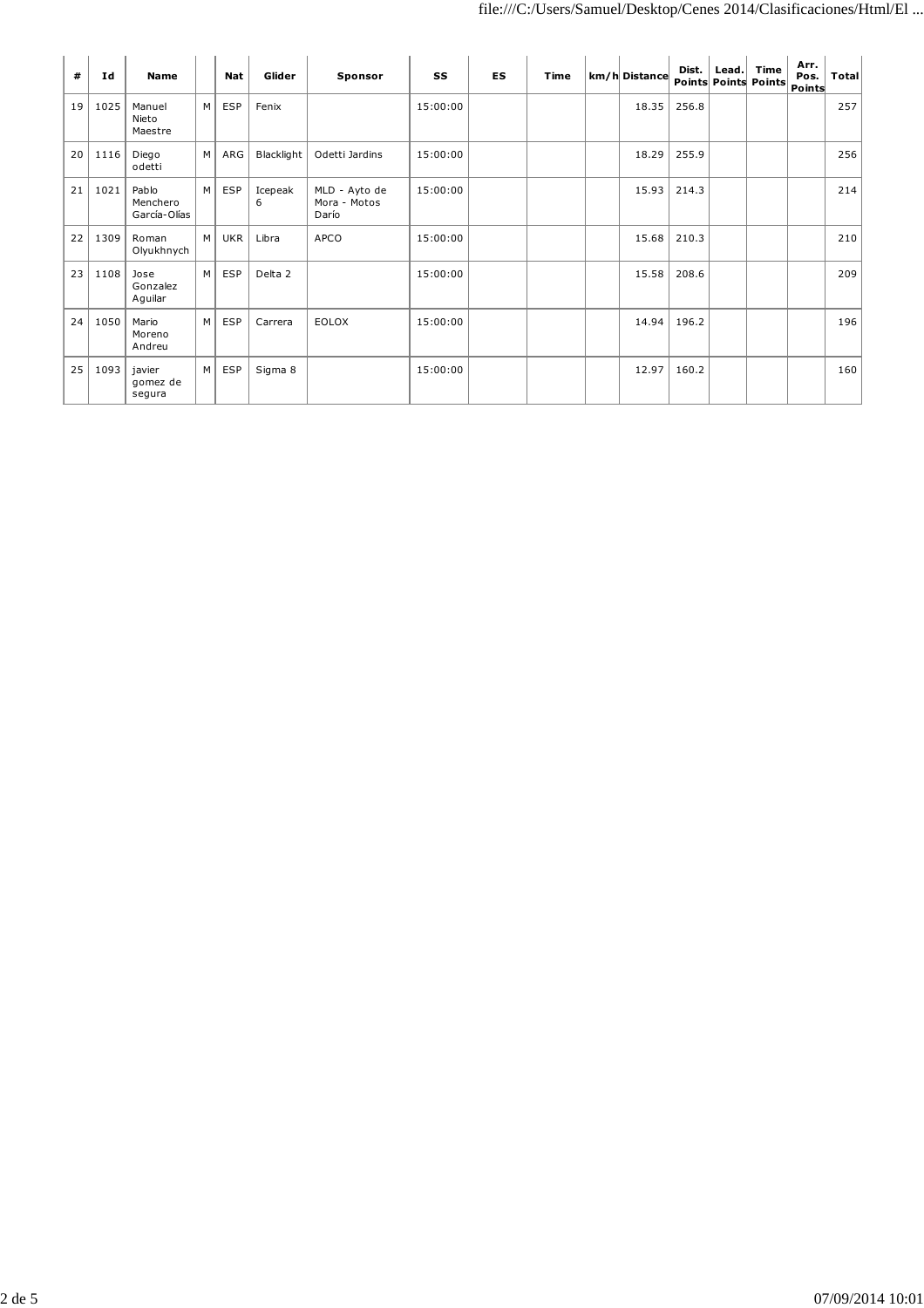## **Pilots absent from task (ABS)**

| a.   | Name                  |
|------|-----------------------|
| 1310 | Alfredo Martin Elvira |

## **Pilots not yet processed (NYP)**

**Id Name**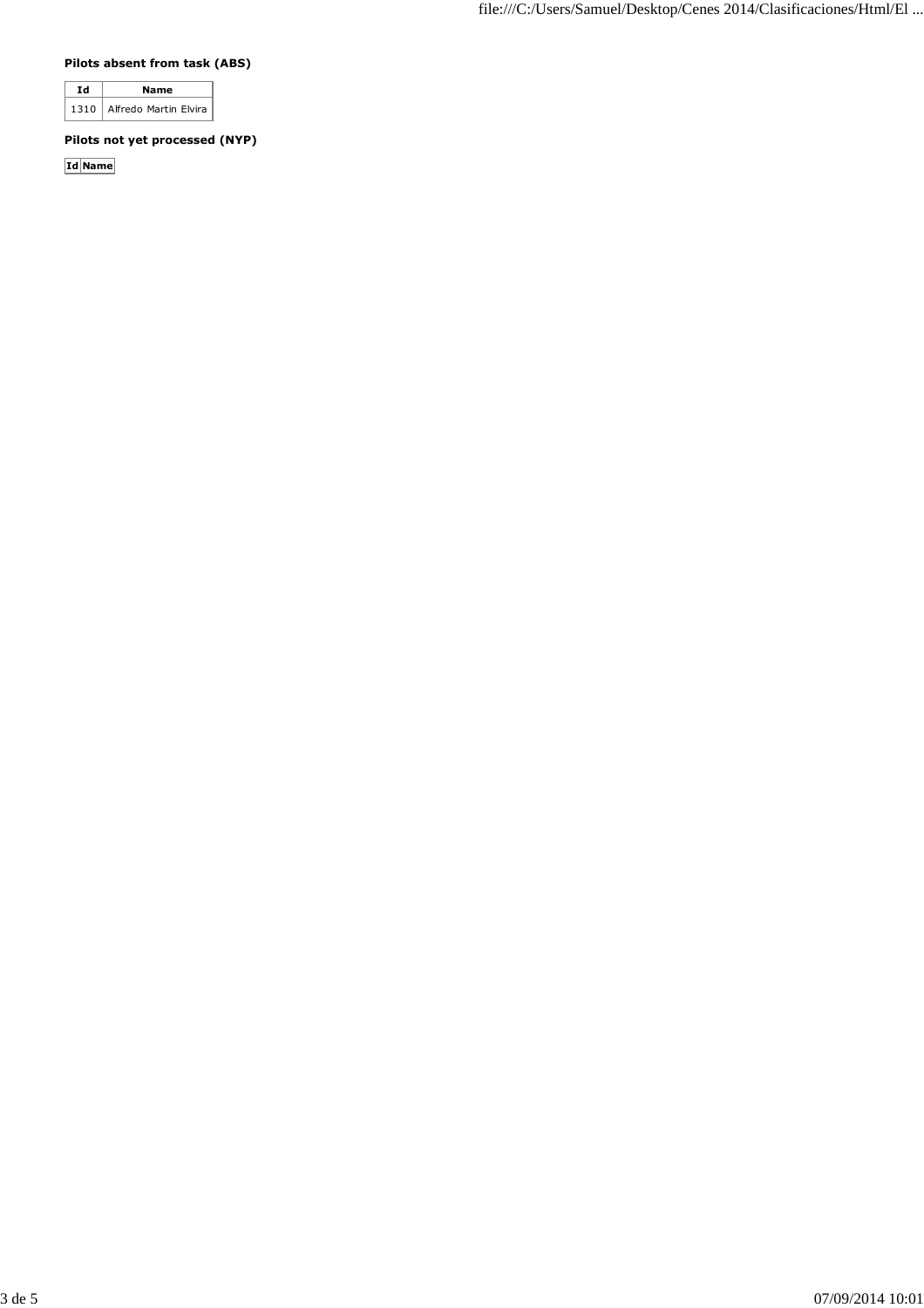## **Task statistics**

| param                           | value                     |
|---------------------------------|---------------------------|
| ss_distance                     | 72.197                    |
| task_distance                   | 73.876                    |
| launch_to_ess_distance          | 72.877                    |
| no_of_pilots_present            | 25                        |
| no_of_pilots_flying             | 25                        |
| no_of_pilots_lo                 | 21                        |
| no_of_pilots_reaching_nom_dist  | 15                        |
| no_of_pilots_reaching_es        | 4                         |
| no_of_pilots_reaching_goal      | 4                         |
| sum_flown_distance              | 844.445                   |
| best_dist                       | 73.876                    |
| best_time                       | 2.13                      |
| worst_time                      | 2.69527777777778          |
| no_of_pilots_in_competition     | 26                        |
| no_of_pilots_landed_before_stop | 0                         |
| sum_dist_over_min               | 744.445                   |
| sum_real_dist_over_min          | 744.445                   |
| sum_flown_distances             | 844.445                   |
| best_real_dist                  | 73.876                    |
| last_start_time                 | 2014-09-04T15:00:00+02:00 |
| first_start_time                | 2014-09-04T15:00:00+02:00 |
| first_finish_time               | 2014-09-04T17:07:48+02:00 |
| max_time_to_get_time_points     | 3.58945195193264          |
| no_of_pilots_with_time_points   | 4                         |
| k                               | 0.16                      |
| arrival_weight                  | 0.040618944               |
| departure_weight                | 0                         |
| leading_weight                  | 0.0568665216              |
| time_weight                     | 0.2274660864              |
| distance_weight                 | 0.675048448               |
| smallest_leading_coefficient    | 2.48339469793101          |
| available points distance       | 675.048448                |
| available_points_time           | 227.4660864               |
| available_points_departure      | 0                         |
| available_points_leading        | 56.8665216                |
| available points arrival        | 40.618944                 |
| time_validity                   | 1                         |
| launch_validity                 | 1                         |
| distance_validity               | 1                         |
| stop_validity                   | 1                         |
| day_quality                     | 1                         |

#### **Scoring formula settings**

| param                | value   |
|----------------------|---------|
| id                   | GAP2013 |
| use distance points  |         |
| use time points      |         |
| use_departure_points |         |
| use leading points   |         |